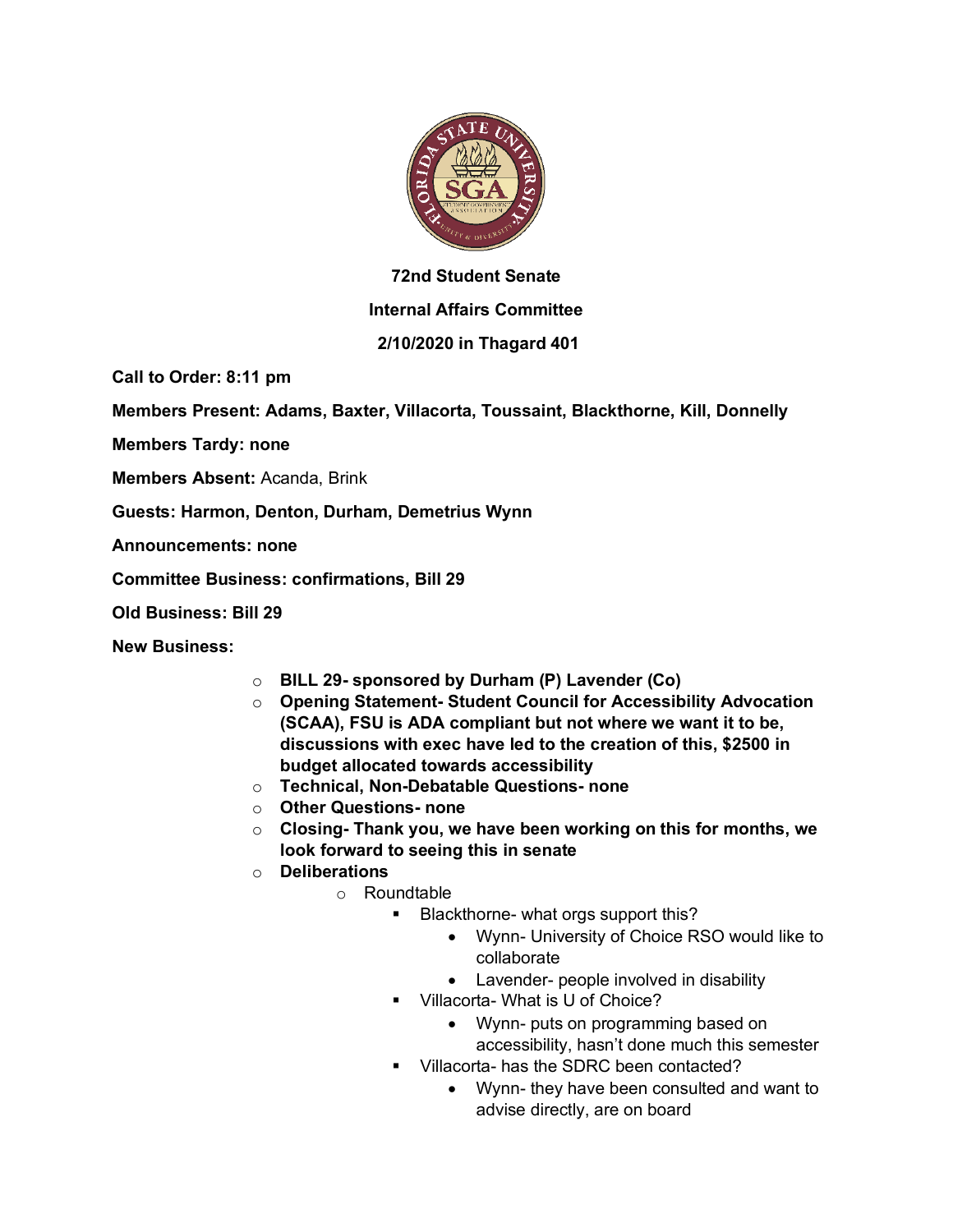- Durham- SDRC was important in how we wanted this to be structured
- § Blackthorne- mental accessibility?
	- Wynn- volume control, how people interact in certain spaces
- Villacorta- why a bureau?
	- Durham- using SGA funding and working with other orgs like Homecoming to bring awareness
- Villacorta moves to amend SCA advocation to advocacy
- **•** Sponsor finds friendly
- Donnelly- some places where you think access can be improved?
	- Wynn- chipped sidewalks and heavy doors are examples
	- Lavender- mental accessibility especially isn't super prevalent at SGA events like **Homecoming**
- § **Call to Question**
	- o **Villacorta moves**
	- o **Donnelly seconds**
- o **Voting Results**
	- o **Yes- (7) Adams, Blackthorne, Donnelly, Toussaint, Kill, Villacorta, Denton**
	- o **No- (0)**
	- o **Abs.- (0)**
- **Interview One- Katelyn Robinson- TLI Director**
	- o **Opening Statement- transfer student, came as a sophomore, found a home in TLI**
	- o **Technical, Non-Debatable Questions-**
		- § **Villacorta- financially certified?**
			- **No**
	- o **Questions Related to Position-**
		- § **Donnelly- what has been your experience with TLI?**
			- **Roommate was involved, encouraged involvement, was a grounding experience**
		- § **Donnelly- how do you think your role as facilitator of internal affairs has prepared you?**
			- **Got an idea of what the exec board was like and how the director job is**
		- § **Villacorta- Concrete goals?**
			- **The mentorship program lacked structure, not a lot of accountability between mentor and mentee**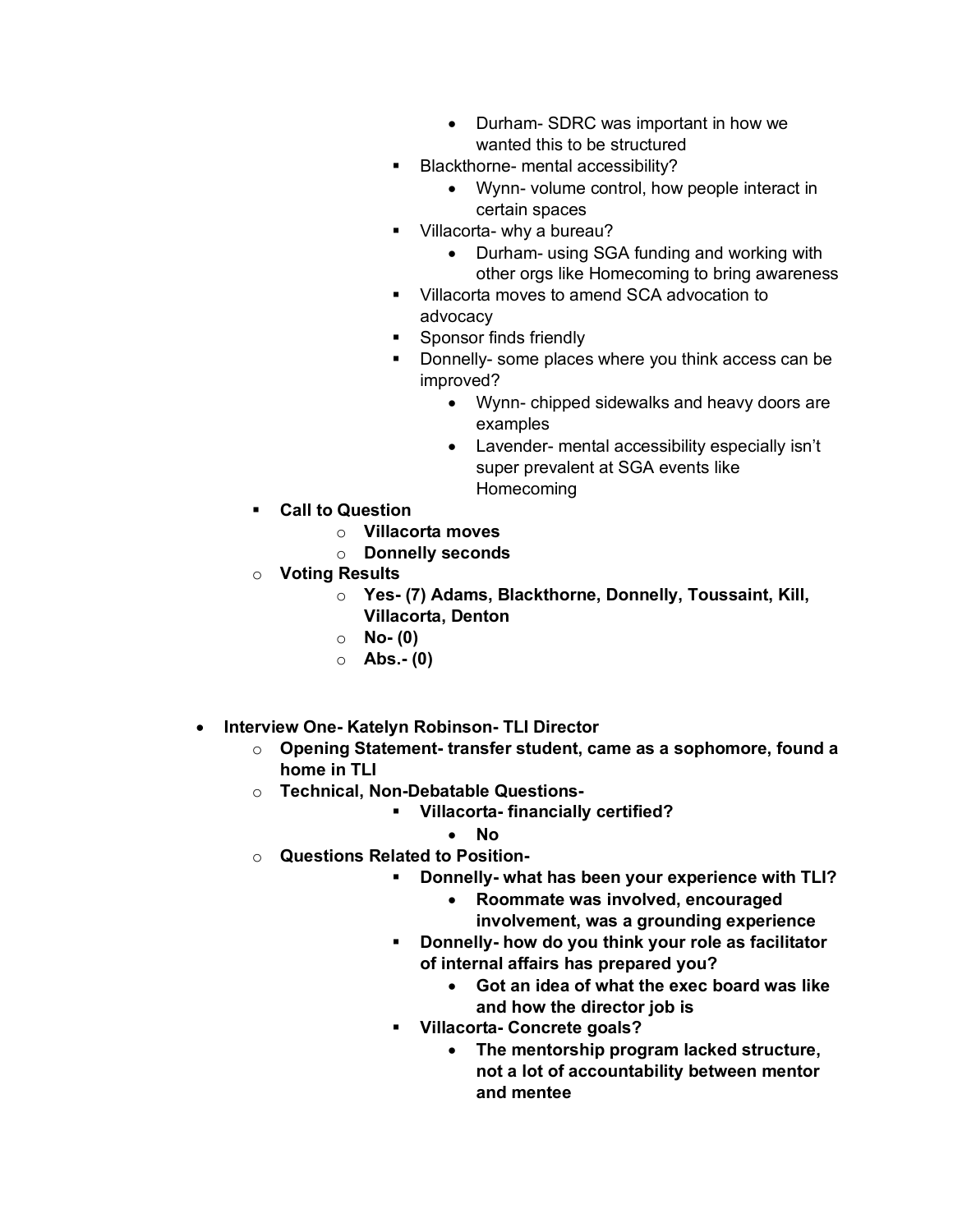- § **Donnelly- how will you engage transfer students?**
	- **Doing more outreach and making themselves more visible, table more regularly, be at other org events and at orientations for transfers**
- o **Questions of Character-**
	- § **Villacorta- how do you handle conflict?**
		- **Had a previous problem, talked with the person calmly and sought advice from others**
		- § **Toussaint- how do you plan on connecting with the participants?**
			- **More person to person interactions**
- o **Other Questions- none**
- o **Closing- TLI has become a home, has a lot of plans, excited to get started**
- o **Deliberations**
	- o Roundtable
- § **Call to Question**
	- o **Donnelly moves**
	- o **Villacorta seconds**
- o **Voting Results**
	- o **Yes- (6) Adams, Blackthorne, Donnelly, Kill, Toussaint, Villacorta**
	- o **No- (0)**
	- o **Abs.- (0)**
- **Interview Two- Pearson Bolt- CPE Assisstant Director**
	- o **Opening Statement- interviewed last semester for the secretary position, is really passionate about CPE, has been involved with it for 2 years, is a PhD candidate, believes in the mission of CPE and their teaching philosophies**
	- o **Technical, Non-Debatable Questions- none**
	- o **Questions Related to Position-**
		- § **Toussaint- what made you join CPE?**
			- **Had gone to a CPE class and became interested in collaborative learning**
		- § **Villacorta- How would you continue to support the mission of CPE and grow the bureau?**
			- **We're now teaching multiple classes a week, wants to build relationships with the people coming to classes and preparing them to teach classes, as well as publicizing CPE more to the student body, average attendance has tripled**
	- o **Questions of Character-**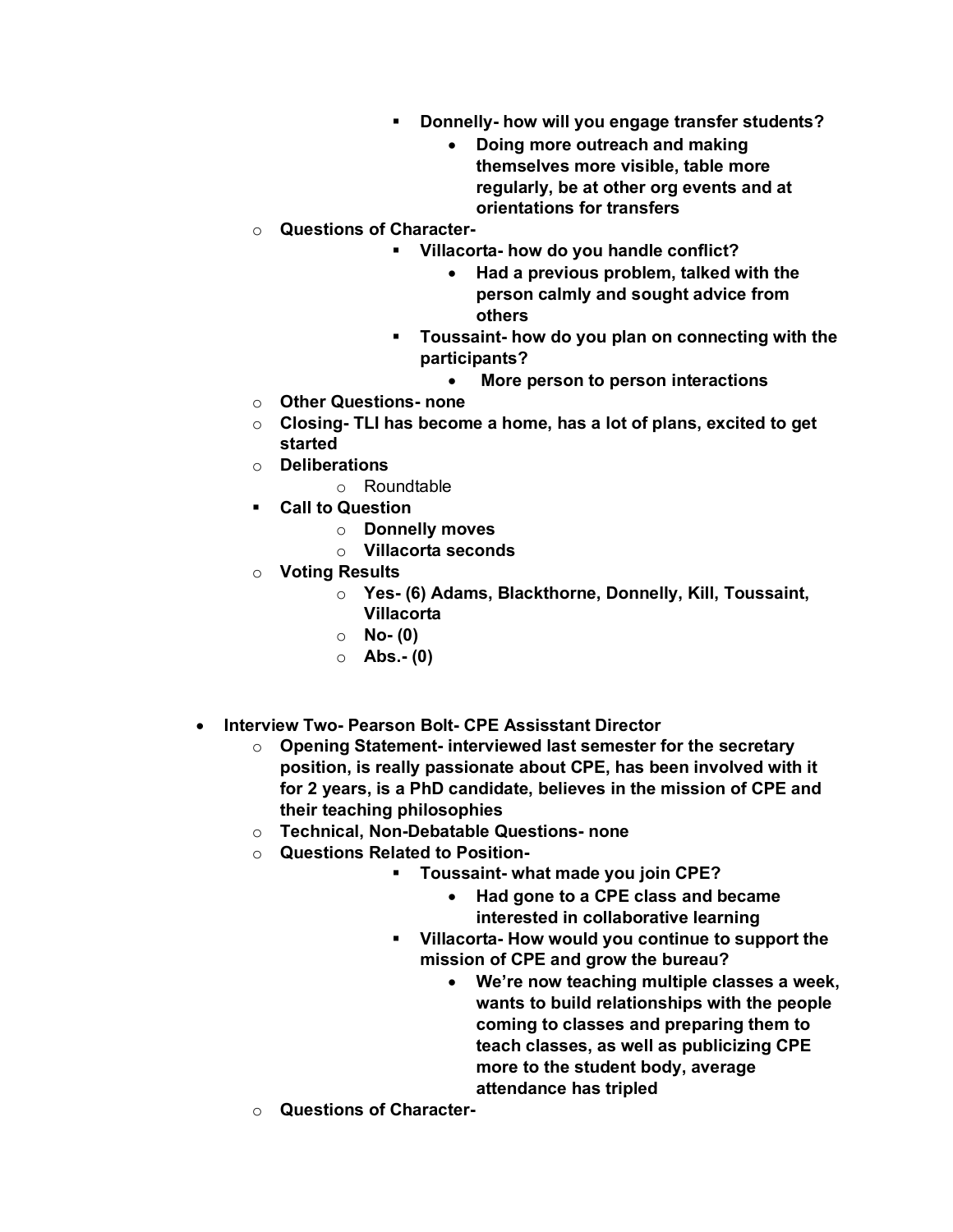- § **Donnelly- what made you want to get your PhD?**
	- **Loves to learn and teach, gets a lot of out his students and loves interacting with the students**
- o **Other Questions- none**
- o **Closing- thank you, appreciates our work, would love to have us at CPE classes**
- o **Deliberations**
	- o Roundtable
- § **Call to Question**
	- o **Donnelly moves**
	- o **Kill seconds**
- o **Voting Results**
	- o **Yes- (6) Adams, Blackthorne, Donnelly, Toussaint, Kill, Villacorta**
	- o **No- (0)**
	- o **Abs.- (0)**
- **Interview Three- Cameron Bickley- VSU Internal Director**
	- o **Opening Statement- enlisted in the Air Force after high school, in second semester at FSU, became involved in VSU**
	- o **Technical, Non-Debatable Questions-**
	- o **Questions Related to Position-**
		- § **Donnelly- what has been your experience with VSU?**
			- **Has gone to events, met some of the student veterans here**
		- § **Villacorta- how will you help VSU's mission?**
			- **Helping to grow VSU through retention** 
				- **methods with student veterans on campus**
	- o **Questions of Character-**
		- § **Blackthorne- elaborate on servant leadership?**
			- **Likes helping others**
	- o **Other Questions- none**
	- o **Closing- thank you**
	- o **Deliberations**
		- o Roundtable
	- § **Call to Question**
		- o **Villacorta moves**
		- o **Donnelly seconds**
	- o **Voting Results**
		- o **Yes- (6) Adams, Blackthorne, Donnelly, Kill, Toussaint, Villacorta**
		- o **No- (0)**
		- o **Abs.- (0)**